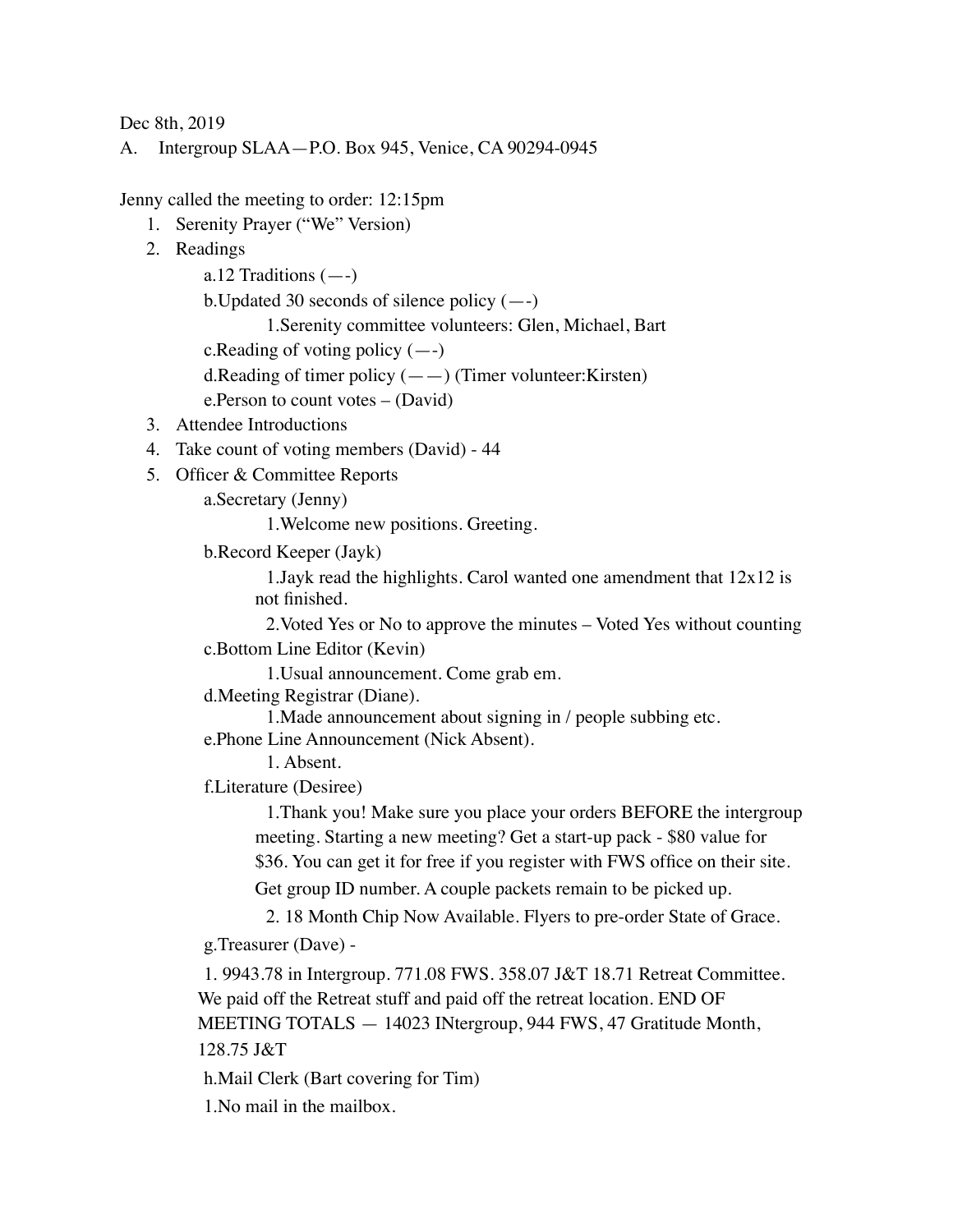i.Journal Rep (Kirsten)-

1. Described the Journal. Working on an app. Question of the Day - "Has the program helped you learn to love and take care of yourself?" Subscribe to print journal on the website. "Extreme self care" Coming out Jan 15.

j.Webmaster for SLAA website – Max B

1. Visitors 11592 views.

2.Workshops & Retreats (Asher & Glen)

3.Asher- Retreat was last weekend and it was great! Mini-marathons - one on Christmas Day, one on New Years Day. at St. Michaels on Coldwater Canyon (or something) Starting middayish.

4.Glen - Absent.

k.Jails and Treatment Centers Committee (Absent) -

1. Absent.

l.ABM Delegate Announcements

1.Carol - Sacramento will be the location of the 2020 ABM.

m.Speaker List - Alex - Shiraz fills in for her saying she is working on filling in the list, so please turn in your forms.

n.Kevin - Copier - Quick announcment.

o.Shiraz - Conference Literature Committee Conduit - Unable to attend the meeting this month. Nobody pipes up to fill in.

p. SLAA INC Board of Trustees Announcement - No report.

q. Sponsorship Committee Conduit (Lenore) - "Someone" - No announcement. Filling in for Lenore. Glen later makes a pitch for Sponsorship Committee.

1. We did some outreach to someone in Sweden. Focusing on Sober dating currently.

r. Steps Traditions and Concepts Conduit (Mona) - Absent.

1. Not much new to report. Responses to questions about traditions available on website.

s. Translation Committee Commit - (Donna filling in for Tim) - Nothing to report.

t. Diversity Committee Conduit - (Julie) - She talks about why someone should take over the commitment from her through elections. Drafted the presentation about diversity for the SLAA bottom of the pyramid people.

u. Intergroup Service Manual Update Committee — Diane — Got the new manual finished. We have a new address. Post office box for the corporation. Made some changes regarding FWS references etc.Updated service commitment descriptions. Kevin, Desiree, Diane did a great job.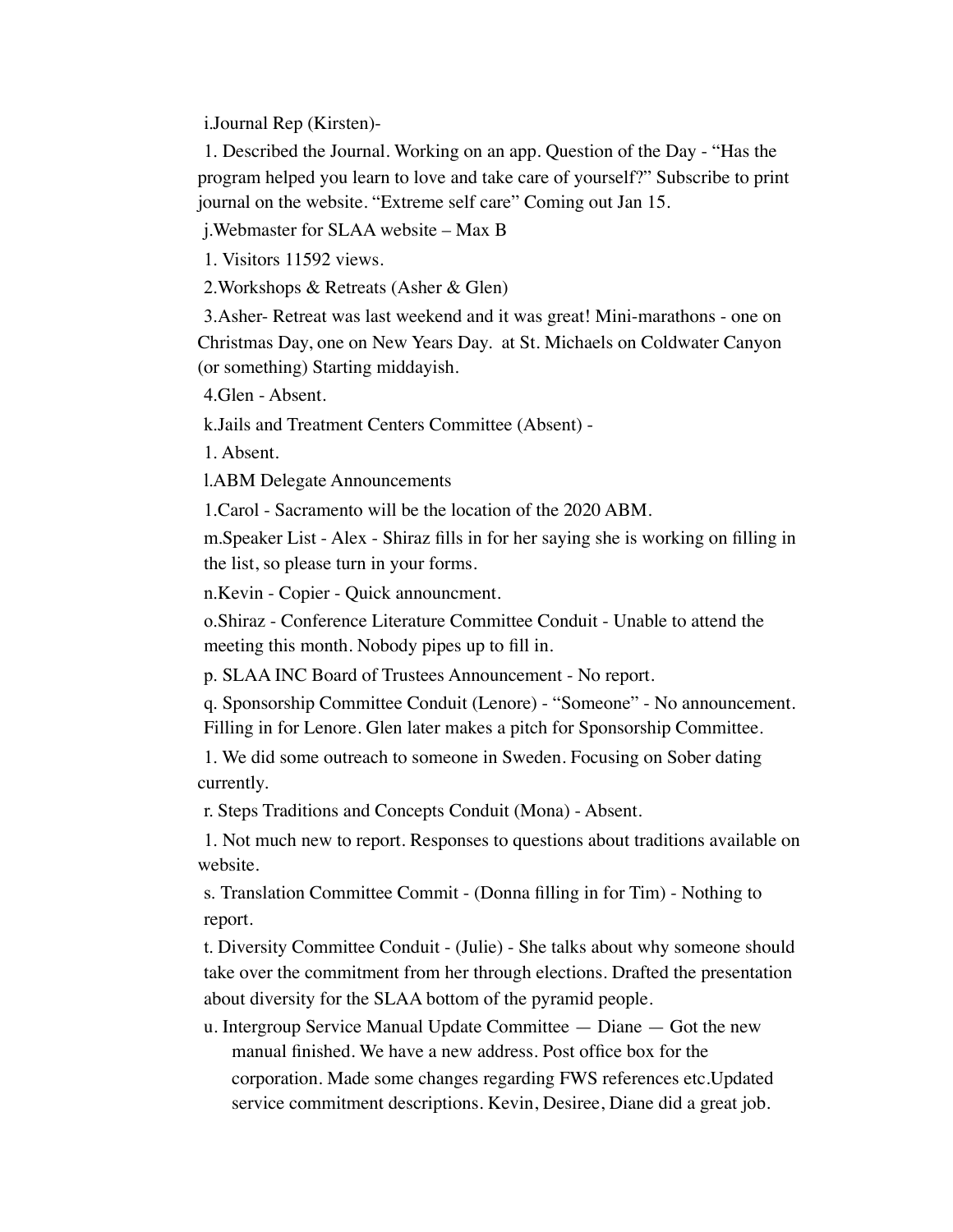- v. Board of Trustees FWS Announcement BOT Member Cristina Turns things over to Seth - President of Augustine Fellowship - He loves LA Intergroup SLAA service. Last week of July the ABM. An IRC in Sacramento the Friday before.
- x. Audio Library Committee Conduit Nell. Voted where to keep the links (on website), where to keep the files (Google Drive), whether or not to have a warning on the website (no warning), voted to create the ALC position (Nell), created written agreement for the speakers. - Gonna have a motion coming up to vote to start moving forward with this. - Will discuss more when vote comes up.

## 1. Old Business -

- 1. The Meeting Location Task Force Update Julie Didn't get the numbers of the other people. Katie, Chris and Julie are on the committee. Can they present a written report next month? Because things are going to cost \$120 more per month for the SLAA Intergroup Meeting. So let's try to find a solution here.
	- 1. Let's discuss the location. Chris hails from Venice so Venice is not too far. - Other Guy - \$120 is cheap for how convenient this place is. - Perhaps we stay here because this place is so great. Max - use boundaries of farthest meeting points. Tiffany - Let's use the check in sheets to see where things are.

## 2. INTERGROUP ELECTIONS -

1. Literature Inventory Administrator - 1 yr term, 1 yr sobriety, \$2600 inventory. Lots and lots of work, moving and storing boxes and coordinating with Treasurer. Desiree loved the commitment. // Nominations - Jayk nominates Desiree. Accepts. 3 years sobriety. Humbled. Her work-out for the month. // Desiree goes out of the room. PROS and CONS - PROS — Julie - She has always answered all my questions. Chris — She's very committed, we owe her gratitude. Newcomer - She knew about all the literature, and was helpful at the retreat. CONS - None. — // VOTE - 44 in favor. 0 opposed. It's DESIREE AGAIN!!!!

2. Literature Assistant - 1 yr term, 6 months sobriety - Nominate Max C - Accept. Nominate Kirsten - Accept. Volunteer Geffen. — Max - couple years off bottom lines. - Kirsten - 4 yrs off bottom lines - Geffen - 1.33 yrs off bottom lines. —- Three step out. — // MAX - Pro -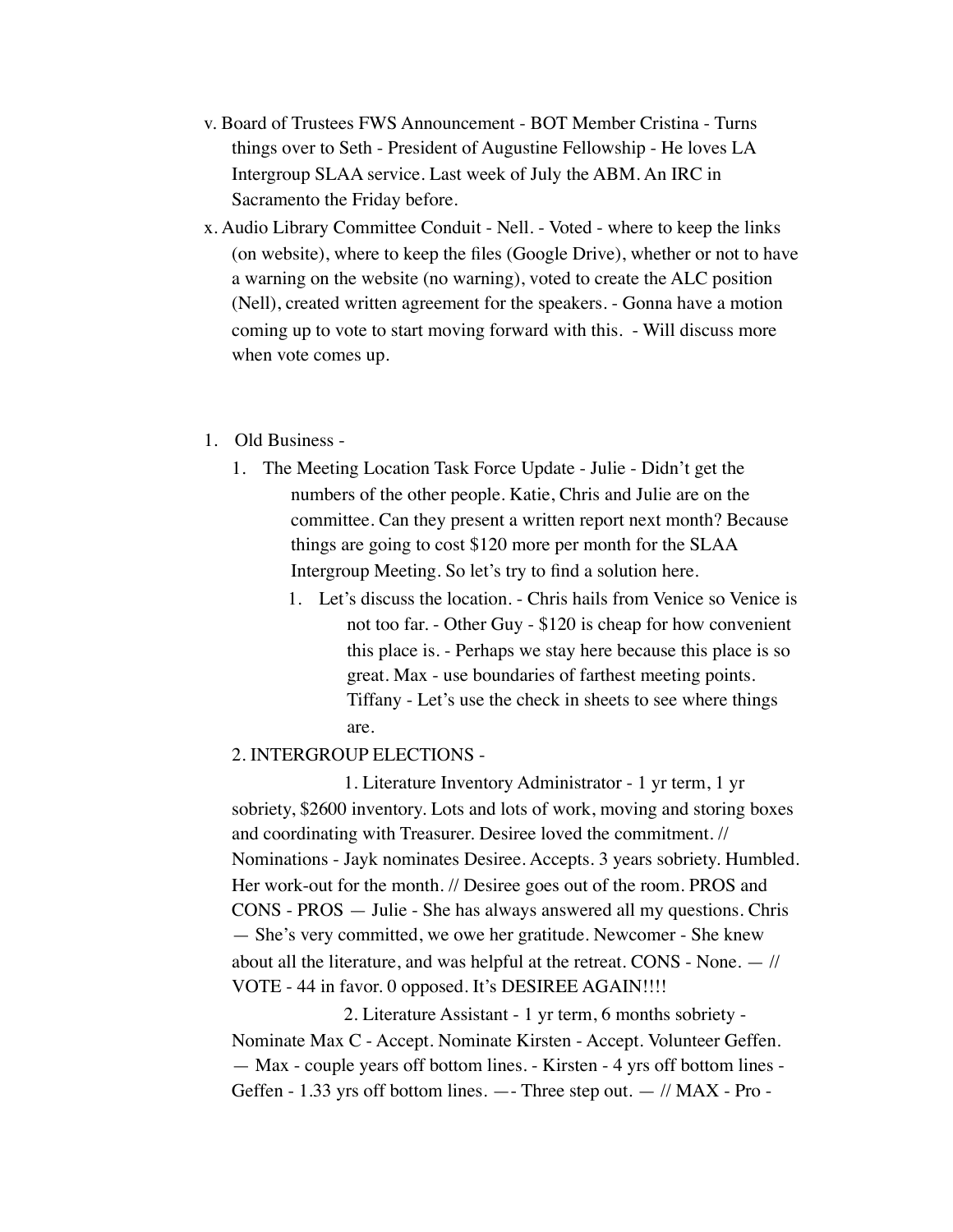Nell- Max is hungry to be of service. Bart - 200% service. Julie - Attendance - He speaks up and perfect attendance. No cons // KIRSTEN - Cons - She does a lot of service. Perhaps other positions for her. Pros - Chris - Her connection to the literature is good. - GEFFEN - Pros - Donna she volunteered! Leore - Lit person at firs tmeeting I went to and she helped me. - Christina - Pro - I haven't seen her, so committing her will make her continue. /// CALL TO VOTE - Max - 20, Kirsten - 0, Geffen - 24 - Geffen wins!

3. Webmaster - 1 yr term. 6 months sobriety. Computer literate. - Max: It's time consuming. - Questions - About technical level of stuff. Desiree indicates some trouble shooting stuff happens occasionally. // Diane volunteers. - Diane talks about herself - She's very familiar with it. She wants to update the interface. She wants to simplify things and make it look better. // PROS and CONS - Max Pro - Diane has been unbelievably helpful. Carol - Diane is willing to work hard! She did most of the non-profit work. Julie - The user experience is due to improve. Let's make it cuter. - Call to vote. - VOTE - 43 are in favor. - Diane is th enew Webmaster!!

4. Recordkeeper - 1 yr term. 3 months sobriety. Keeps minutes etc. Katia - Nominates Max. - Jayk volunteers to do it again. // Pros and Cons are a mystery cuz Jayk out of the room // Max wins! Max is new Recordkeeper!

5. Registrar - 1 year term. 6 months sobriety. - Spreadsheets, Excel. Diane - Keep a PDF, keep a Google Doc, // Adam nominates Jayk. Diane nominates Kirsten. Someone nominates Kevin. Kevin accepts. Motion to close. // More mystery pros and cons - but Jayk is the REGISTRAR!!!!!!

Jenny - Motion to Extend? Glen - Let's motion to extend! 24 in favor and 13 not in favor.

6. Bottom Line Editor - 6 months of sobriety. Must be computer literate. Make printed copies of Bottom Line Editor. Kevin - \$200 to make 700 copies. Nick declines. Kirsten declines. Katia nominates Max the former webmaster - Accepts. Claire nominates "lady the yellow coat". Julie nominates Kevin. Declined. Glen nominates Fabiana. Accepts. Diane nominates Asher. Asher declines. // Max - Savvy with Word. He wants to add things to the Bottom Lines. Modernize. 5 years in program, 2.5 yrs off bottom lines. // Katia - declines because doesn't meet the sobriety requirement! // Max steps out - PROS - Carol - Diane and he can work easily together. CONS - Consistently not updated the website. Motions